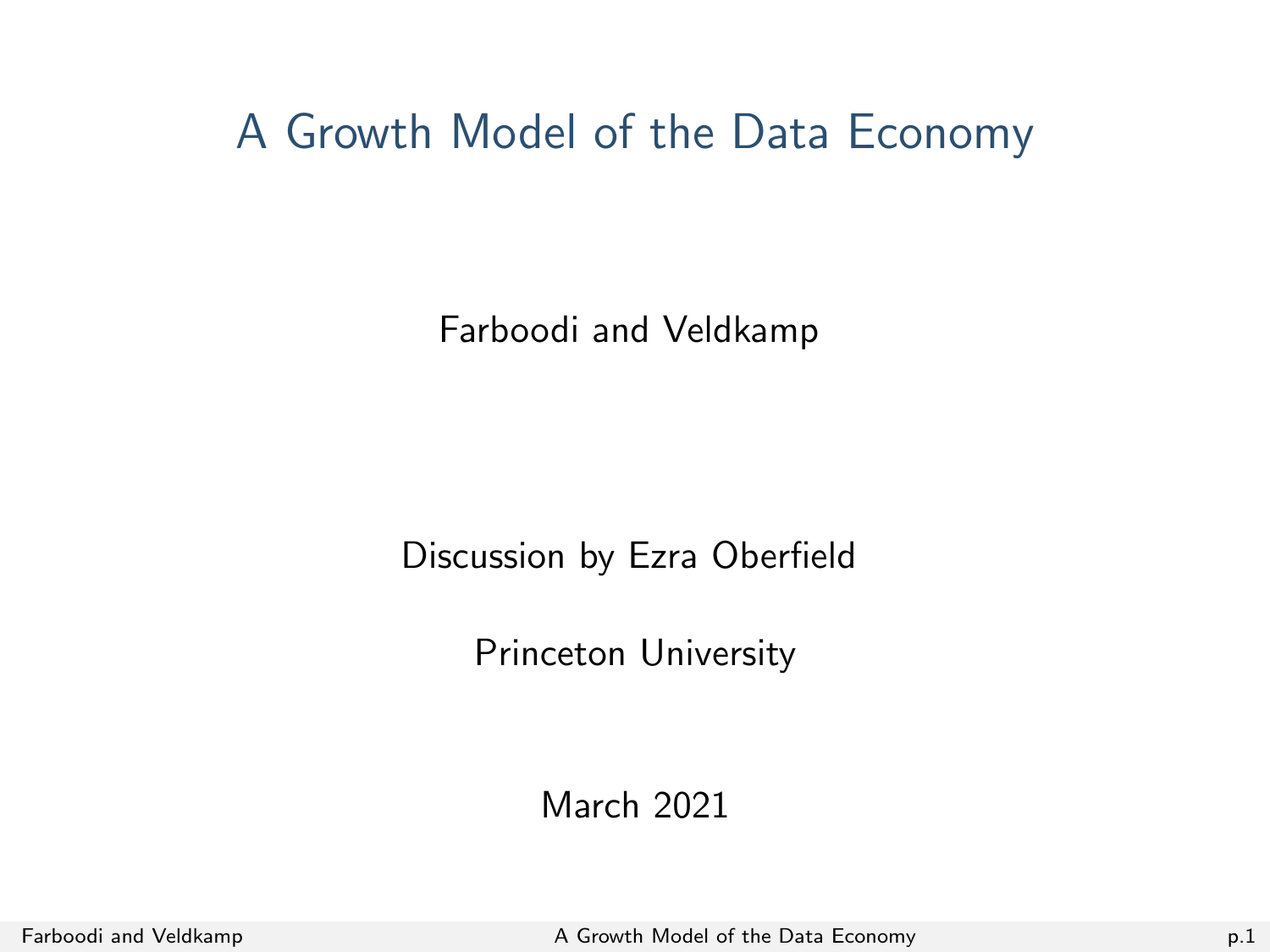# A Growth Model of the Data Economy

**•** Basic model that can be generalized in many different directions

- **•** Applications/Extensions of basic model
	- $\triangleright$  Data feedback loop / role of scale
	- $\blacktriangleright$  Market for data / spillovers
	- $\triangleright$  When to see specialization in data collection
	- $\triangleright$  Comparative advantages in production or data collection/processing
- Lays out agenda to study many issues relating big data to firm dynamics and growth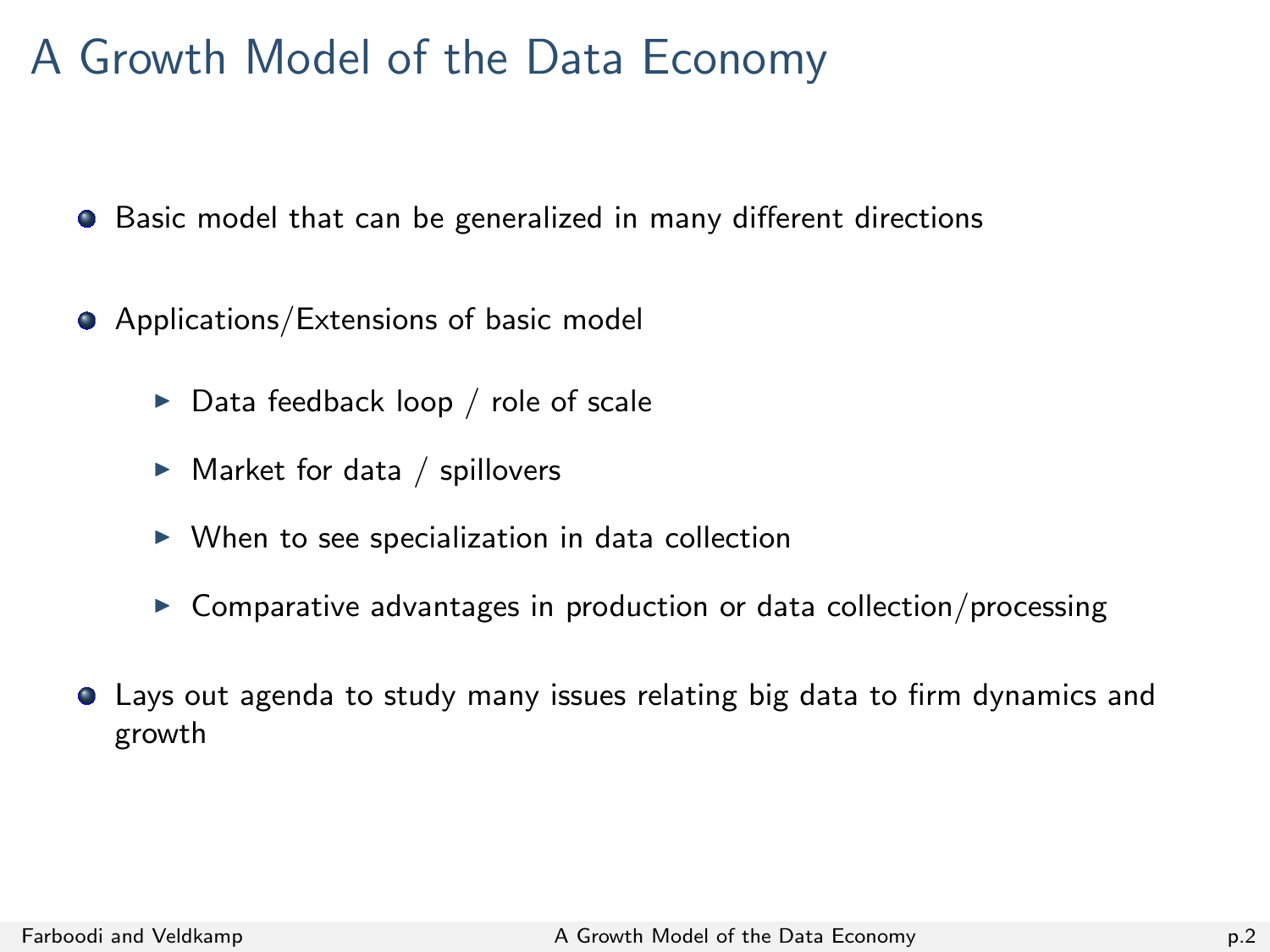# A Growth Model of the Data Economy

- Easy to come away thinking question was: Is big data new conceptually?
	- $\triangleright$  Not sure it is possible to succeed in giving answer to whether "economics" are new
- **Instead, should be viewed as a call to arms to go out and measure things**
- Could focus a bit more on laying out roadmap for future empirical work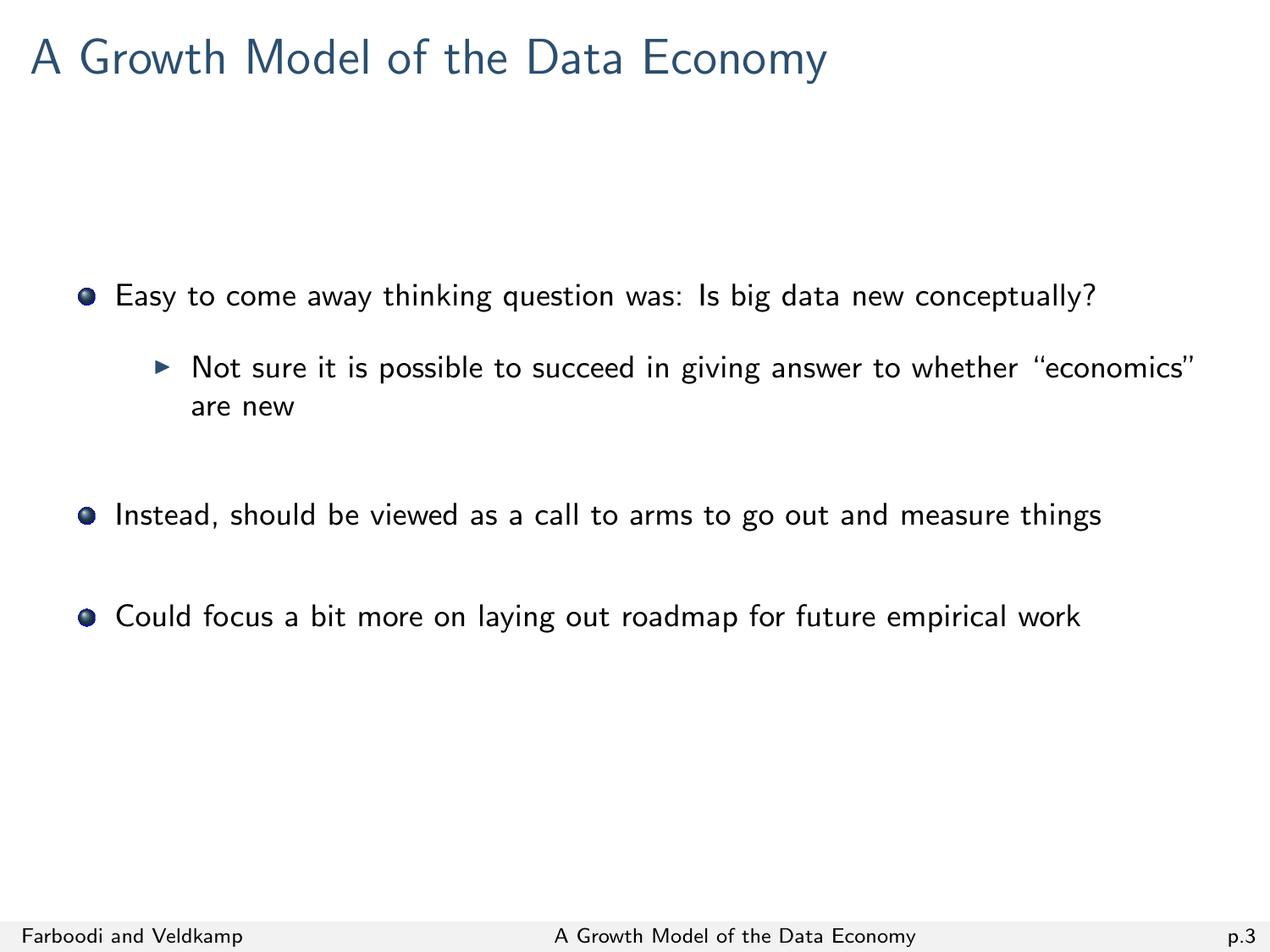# Is big data new conceptually?

- Many features of data have clear analogs in ideas/technology/productivity
	- $\blacktriangleright$  Ideas are a type of data
	- $\triangleright$  Joint output (learning by doing)
	- $\triangleright$  Feedback look, returns to scale (learning by doing)
	- $\blacktriangleright$  Partially non-rival (ideas)
	- $\triangleright$  Can be sold to other firms (licensing)
	- Firms willing to produce at a loss (learning by doing, organizational capital)
	- Firms focusing data production  $(R&D$  firms)
	- $\triangleright$  Eventual diminishing returns (Are ideas getting harder to find?)
	- $\triangleright$  Stock of knowledge (accumulated R&D)

Problem: both ideas and data are vaguely defined and can take many forms

- $\triangleright$  No "right way" to model ideas/technology
	- $\star$  Romer/Grossman-Helpman/Aghion-Howitt/Kortum-Klette
- $\triangleright$  No "right way" to model big data
	- $\star$  Many types of data/algorithms/equipment
- My view: Not that productive to ponder how similar they are
	- Instead: thinking concretely about big data can help answer some important questions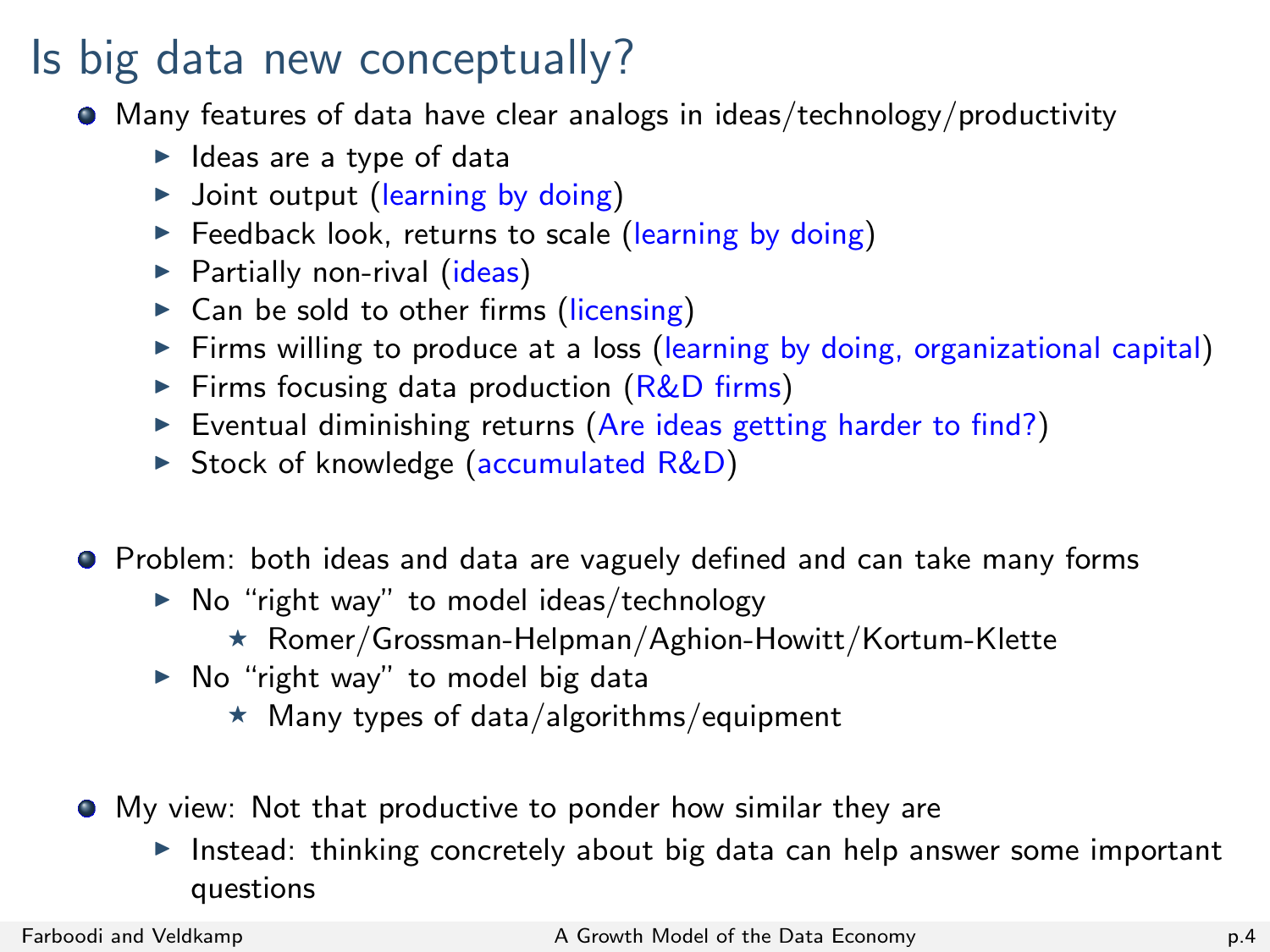# Issues Specific to "Big Data"

#### **O** Privacy:

- $\triangleright$  Consumer do not like it
- $\blacktriangleright$  Firms can price discriminate better

#### **O** Legal regimes

- $\blacktriangleright$  For ideas: patent regimes, licensing regimes
- $\triangleright$  For data: Who has property rights? How long can it be kept?
- These are not the focus of the paper (studied elsewhere)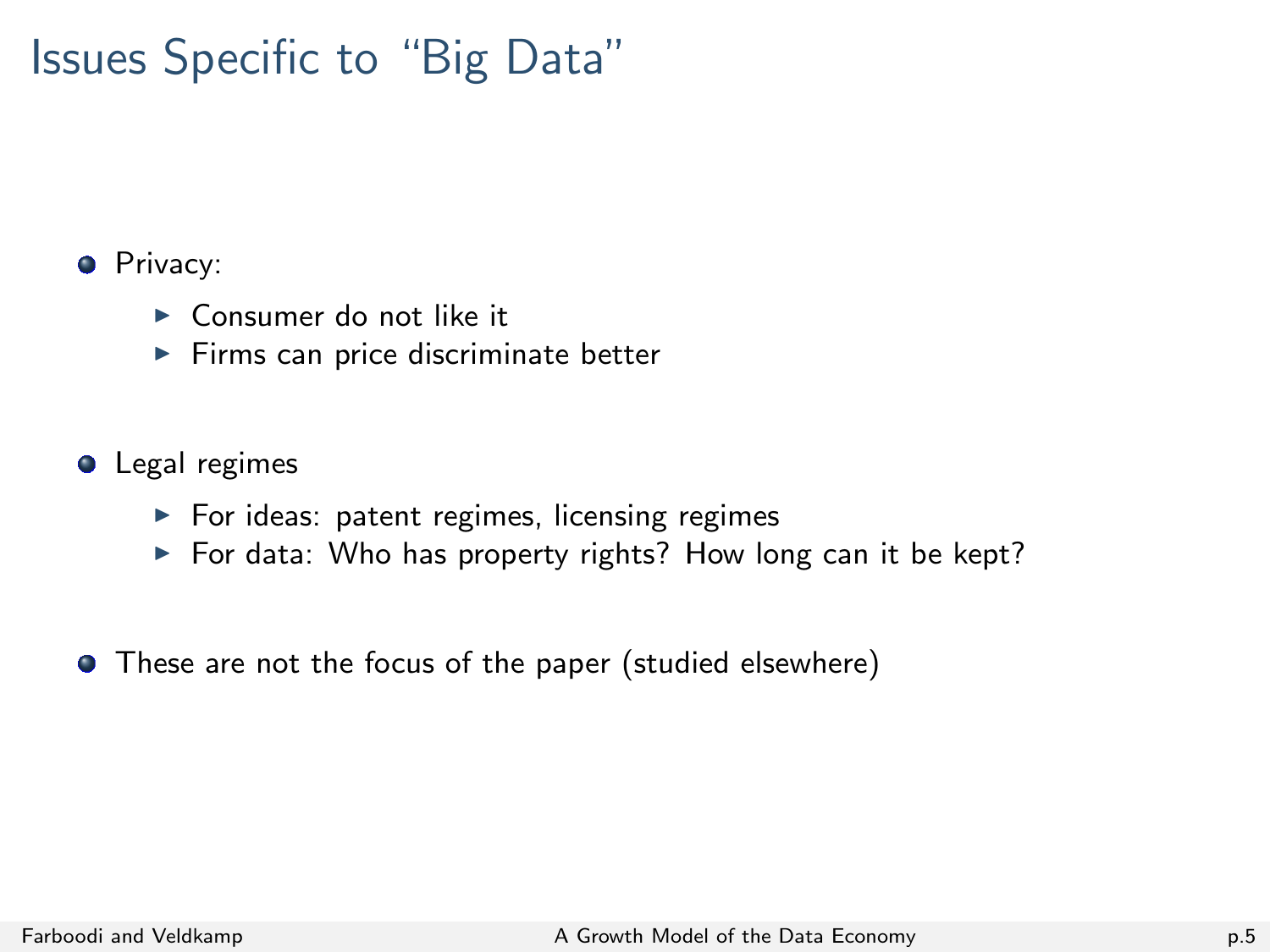# Big Question for Growth

- Many things can improve a firm's (or an economy's) productivity/quality/profitability
- **Big questions:** 
	- $\triangleright$  What precisely are the mechanisms that generate increasing returns?
	- $\blacktriangleright$  How strong are increasing returns?
	- $\blacktriangleright$  What is internalized?
	- $\triangleright$  Is there scope for policy to improve outcomes? Which policies?
- Key issue: sources of productivity growth take so many forms
	- $\triangleright$  it can be hard to get know what to measure/estimate
- Value in being concrete about particular source of productivity growth (in this case, big data)
	- $\blacktriangleright$  How strong is data feedback loop?
	- $\blacktriangleright$  How much has big data changed firms' returns to scale?
	- $\triangleright$  Does big data change antitrust prescriptions?
	- $\triangleright$  What are the measurements we need to answer these questions?
	- $\triangleright$  Being concrete makes it easier to map model to data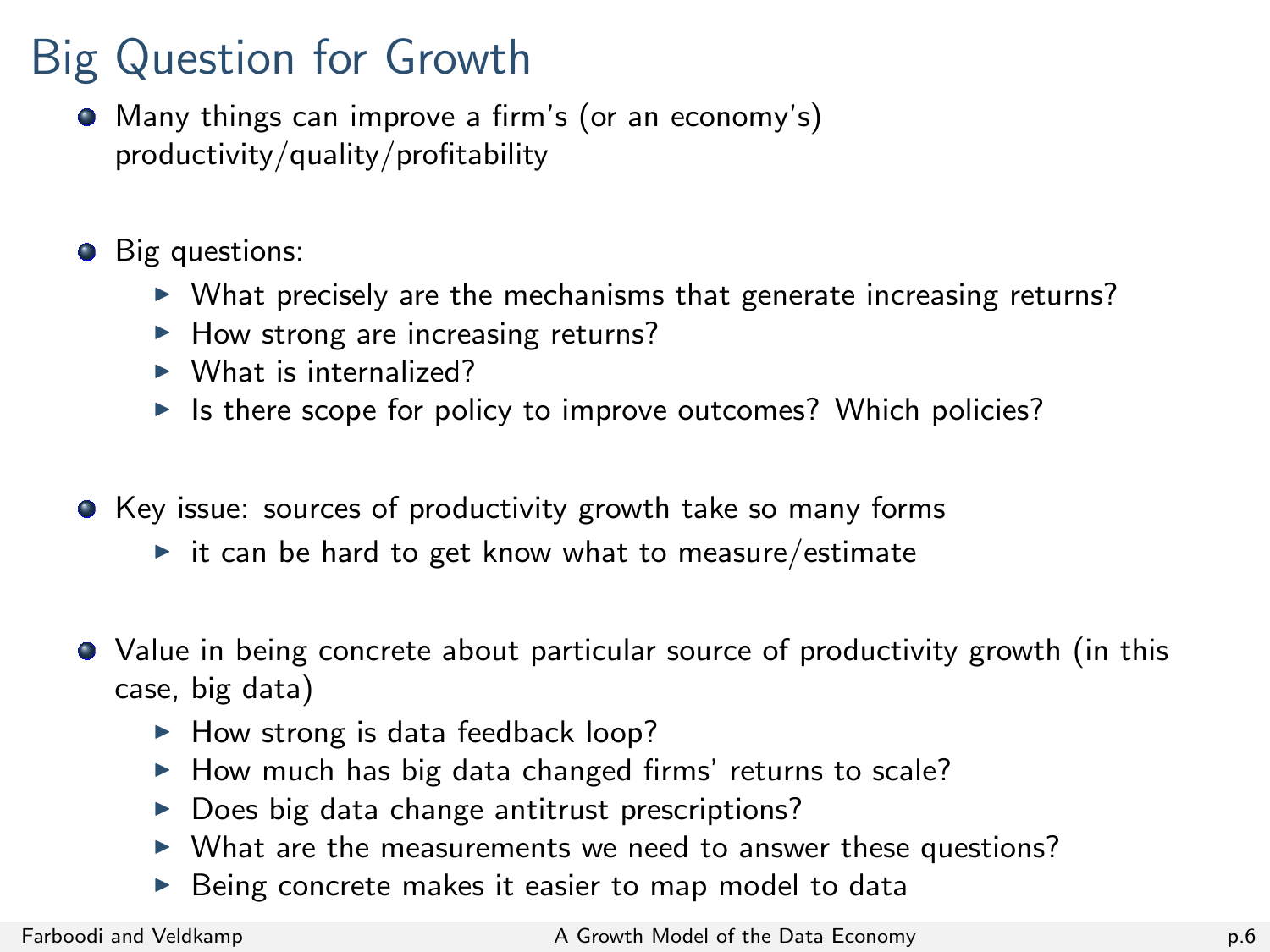# Data and the Advantages of Scale

Why does big data give advantages to large firms?

- **Q** Large firms have more transactions to observe
	- $\triangleright$  Google has more searches
	- $\blacktriangleright$  Amazon has purchases
- Better opportunities to experiment (is this a corollary?)
	- ▶ Suppose Amazon wants to tweak placement of "Buy Now" button
	- $\triangleright$  Can try it on subset of customers. Scale  $\implies$  precise answers quickly
	- $\triangleright$  Small store can experiment, but low customer flow makes it difficult to learn quickly
- Large firms find it worthwhile to make large complementary investments
	- $\triangleright$  Netflix created ABIaze, interface to make implementing experiments easy
- $\bullet$  Google has incentive to pay fixed cost to experiment and increase profit by 0.01%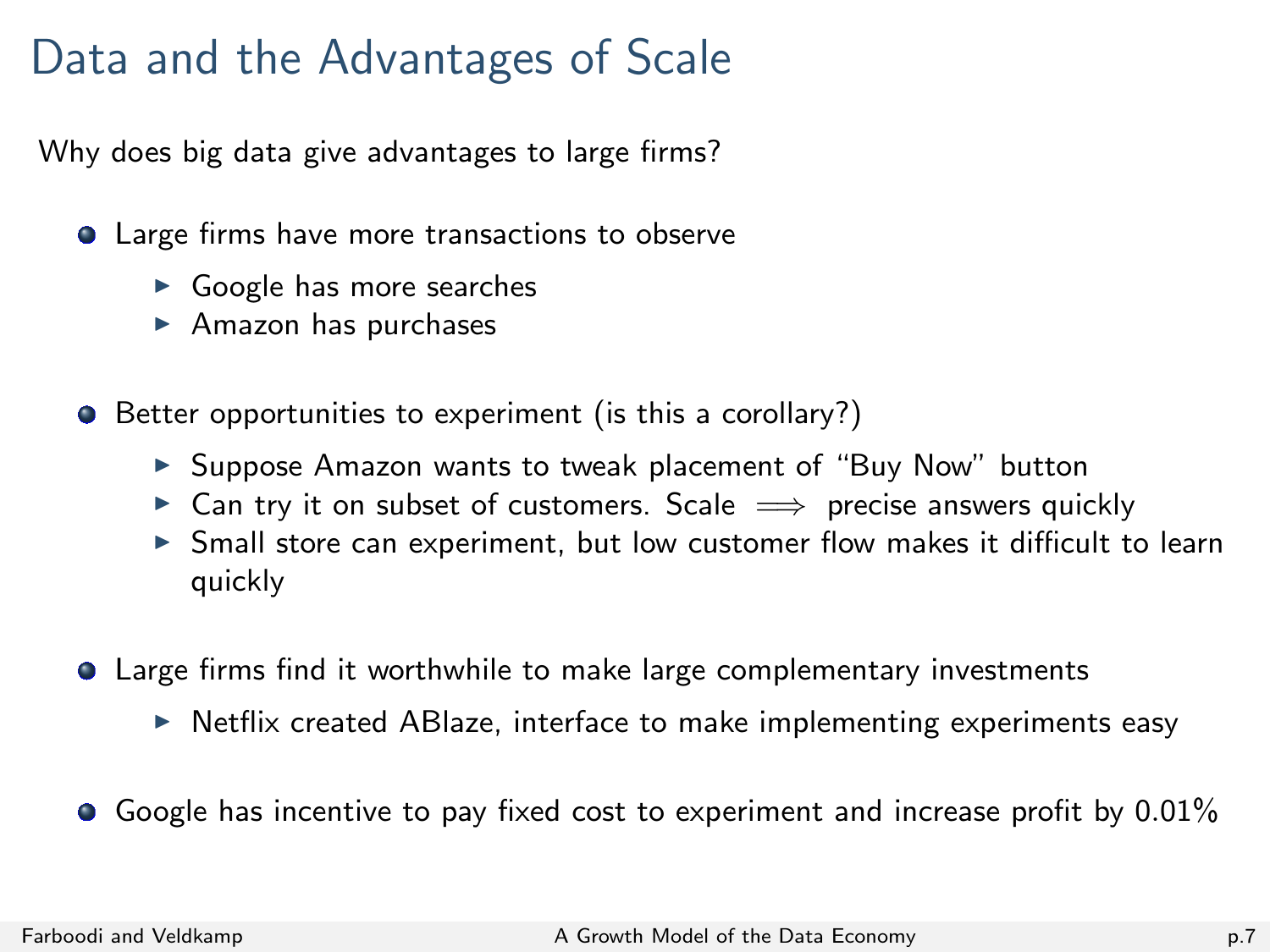#### Rise of Superstar Firms

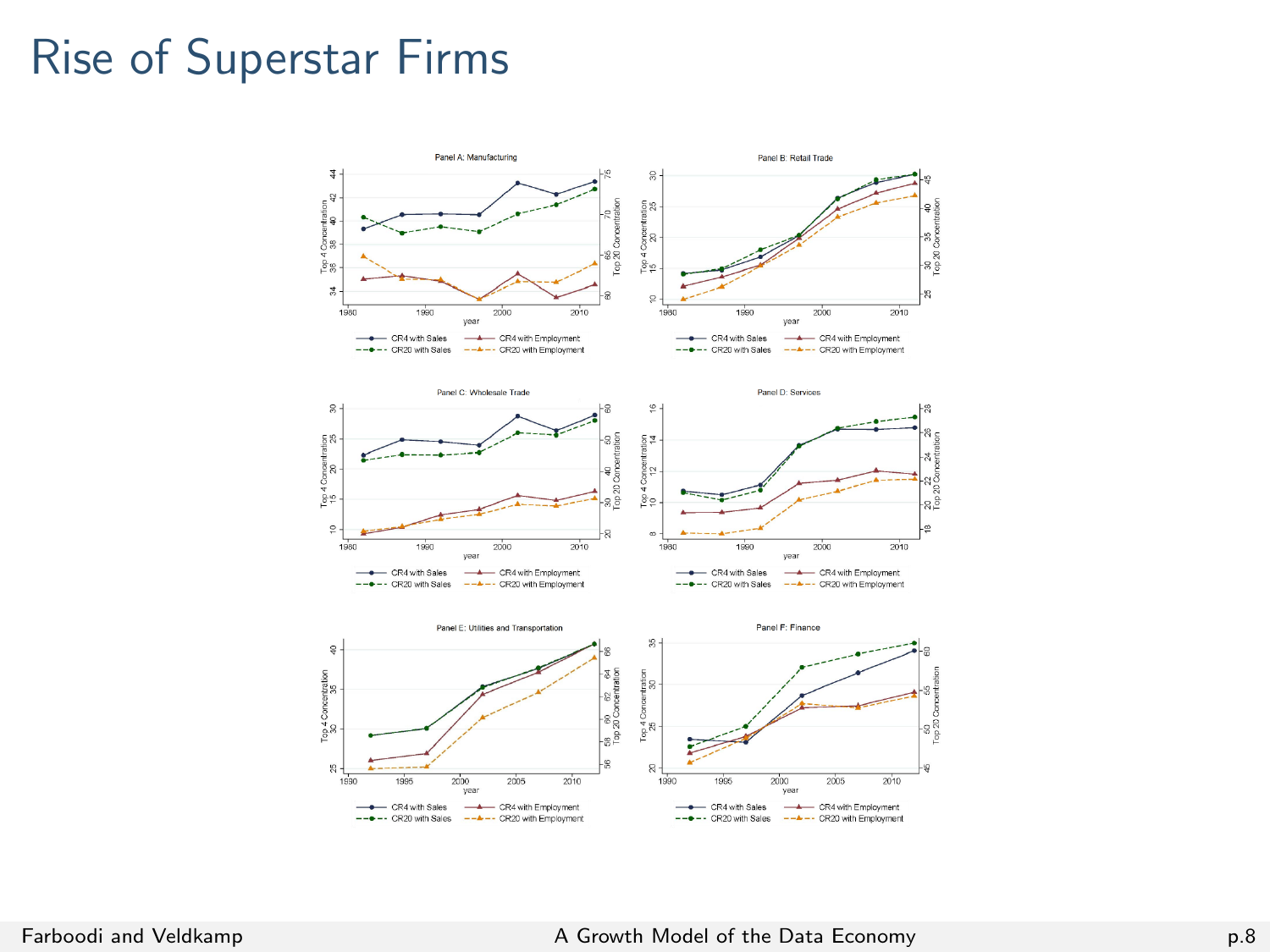# Big Data and the Rise of Superstar Firms

- Are the forces new?
	- $\blacktriangleright$  Larger firms always had more incentive to experiment, easier time experimenting
	- $\triangleright$  Could hire experts/consultants to collect/analyze data old fashioned way
- **•** "Big data" tools allow firms to do this more/better
	- Easier to store data? Easier to sell data? Less costly to analyze data?
	- $\triangleright$  McDonald's introduced new menu items in some stores.
		- $\star$  Could always see how item sells
		- $\star$  Now, can estimate more refined responses e.g., heterogeneity
- O Does big data explain the rise of superstar firms?
	- $\blacktriangleright$  Farboodi, Mihet, Philippon, Veldkamp (2019)
	- $\triangleright$  Tambe, Hitt, Rock, Brynjolfsson (2020): digital capital much more concentrated in large firms than other types of assets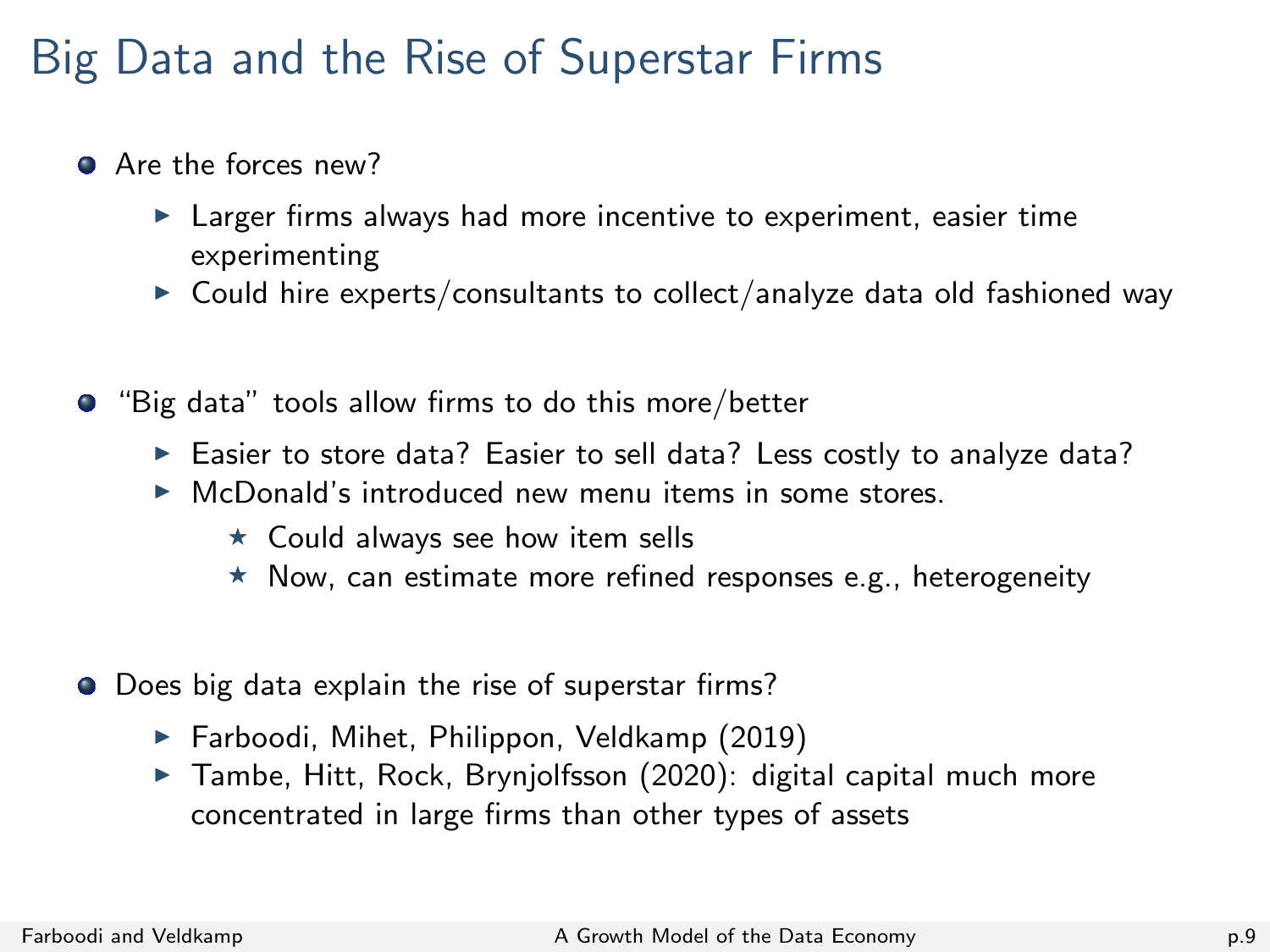# Scale and Policy Questions

- Are the anti-trust issues different?
- $\bullet$  Does data feedback loop create barriers to entry?
	- $\triangleright$  Classic question with learning by doing (Dasgupta Stiglitz, 1984))
- What do we need to measure to answer these questions?
	- $\triangleright$  strength of internal/external increasing returns
	- $\blacktriangleright$  How strong is data feedback loop?
		- $\star$  How strong is this loop for different types of data?
		- $\star$  Do the complement each other?
	- $\blacktriangleright$  How large are barriers to entry?
	- If advantages of scale eventually diminish, when do they diminish?
- **•** Are there the auxiliary predictions that would give confidence in estimates?
	- $\blacktriangleright$  What are the complementary investments?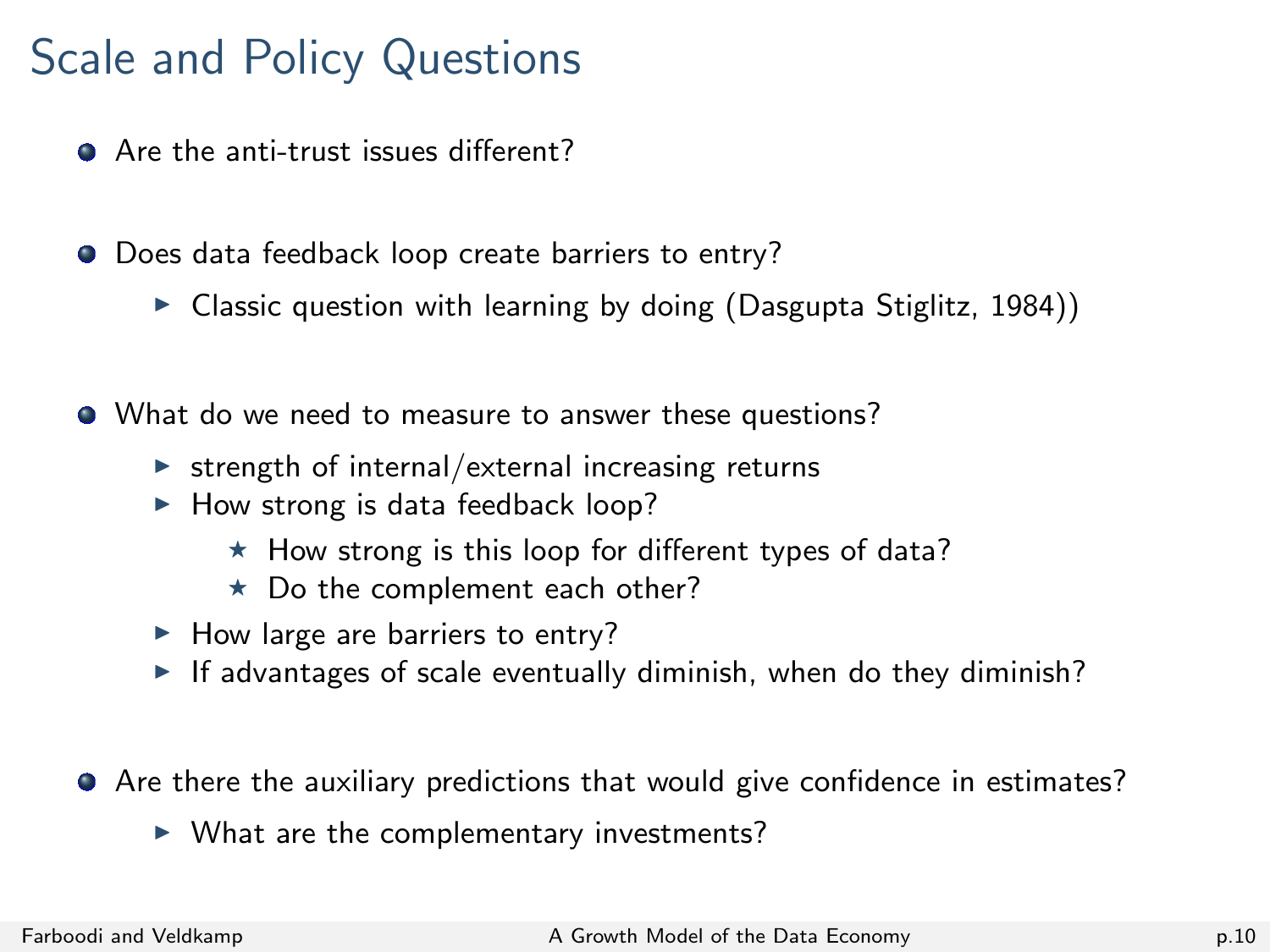### Should we subsidize data collection?

- If big data can be distinguished in a legal sense from other intangible capital, can tailor policy specific to data
- Should we subsidize/tax data collection?
- Should we subsidize data sharing?
	- $\blacktriangleright$  Duplication of efforts?
- Should we do it differently for different types of data?
- Patents give temporary monopoly right to originator in return for disclosing the insight
	- $\blacktriangleright$  Is there an analog with Big Data?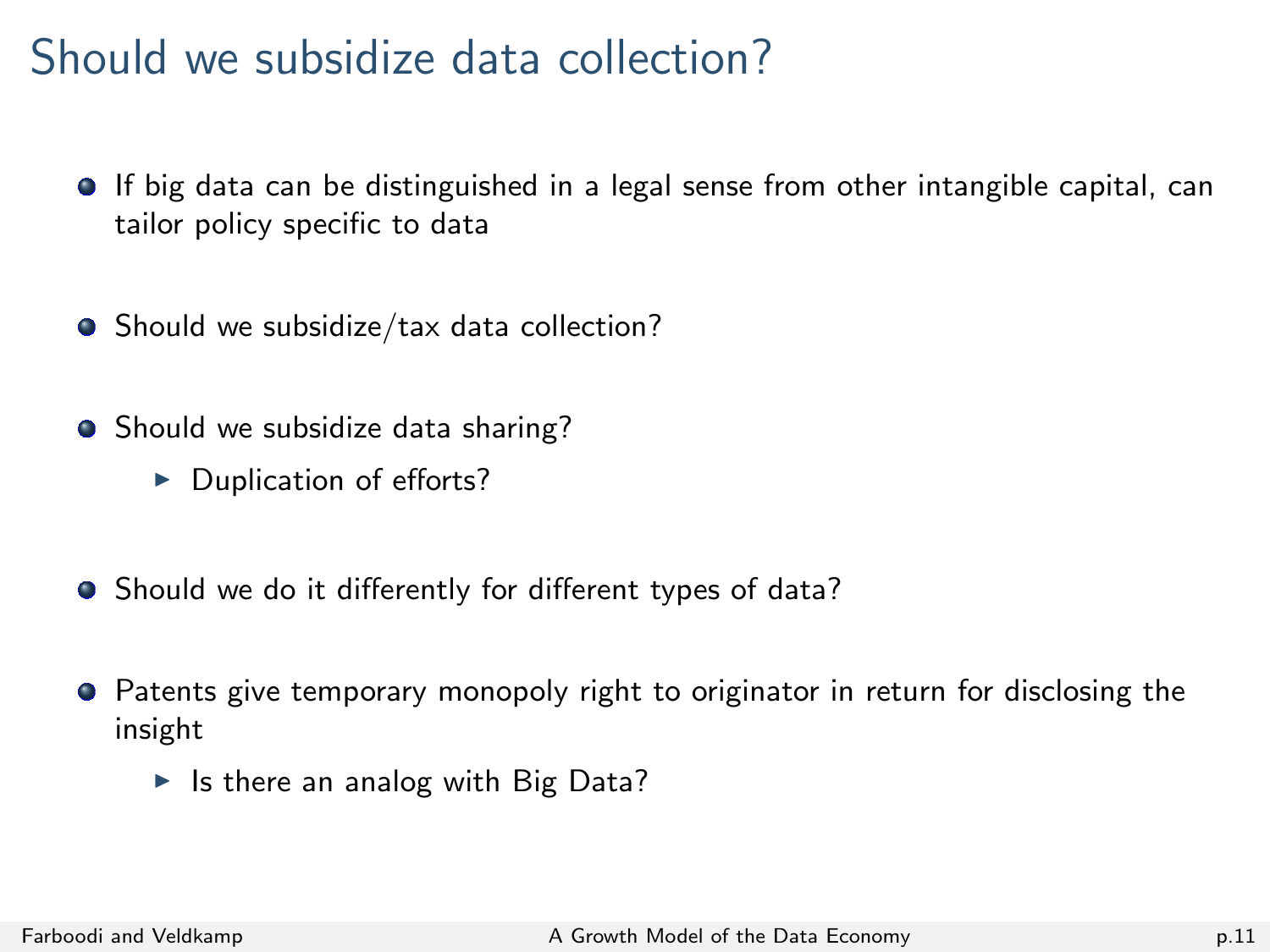### Zero Long Run Growth

Data modeled as a posterior precision, Ω: forecast error  $\sim N\left(0,\Omega^{-1}\right)$ 

**In paper, productivity is**  $A = \overline{A} - b$  **(forecast error)<sup>2</sup>** 

$$
\implies E[A] = \bar{A} - b/\Omega
$$
  

$$
\implies \lim_{\Omega \to \infty} E[A] = \bar{A}
$$

- What if log  $A = \log \bar{A} b \log (\text{forecast error})^2$ , with  $0 < b < 1/2?$ 
	- $\implies$   $E[A] \propto \bar{A}\Omega^b$
	- $\implies$  lim<sub>Ω→∞</sub>  $E[A] = \infty$
- **If** Is one more plausible than the other? What does perfect foresight do? An empirical question?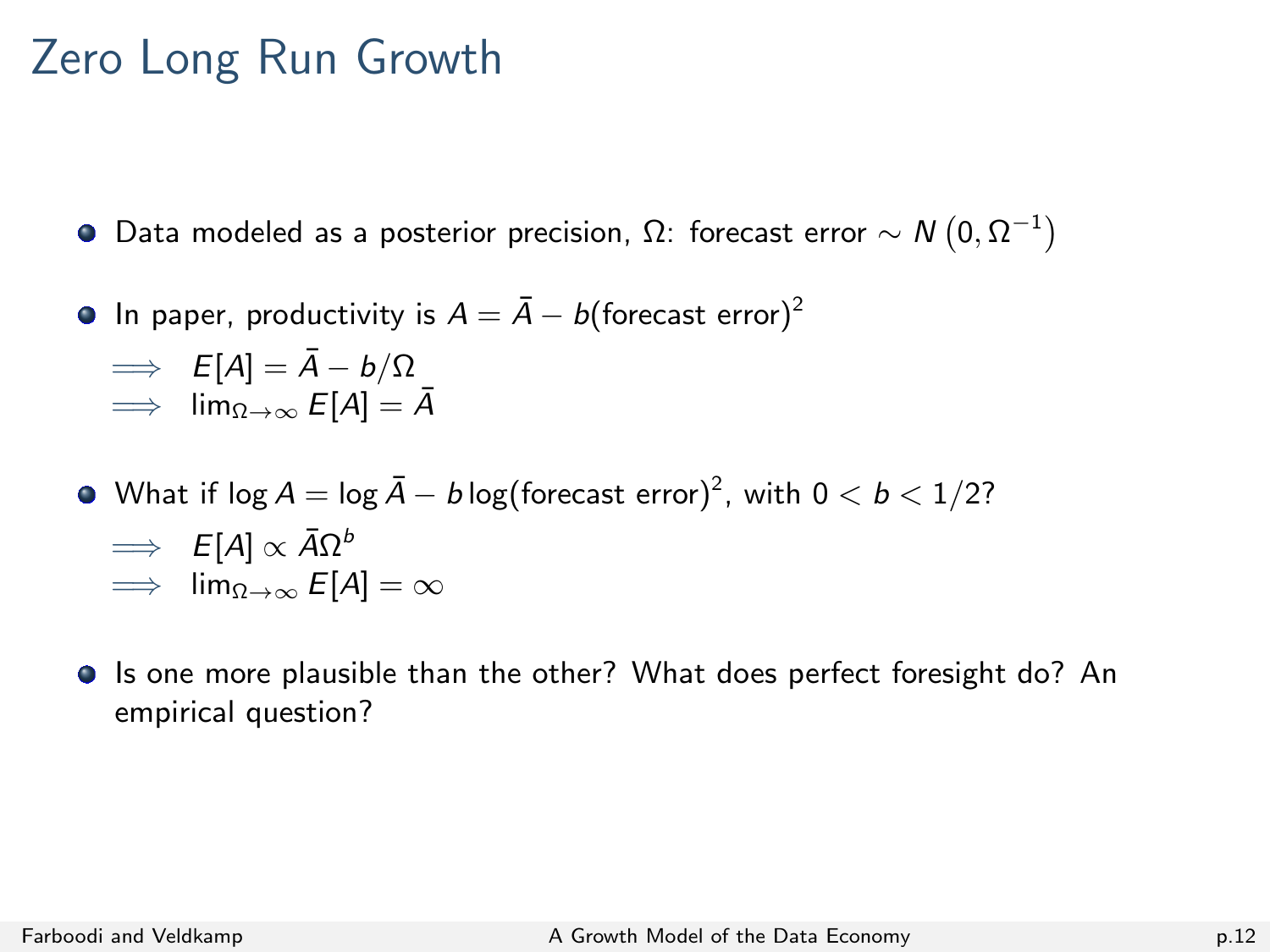# Zero Long Run Growth

- $\bullet$  Most people accept models with no bound on productivity
- Alternative interpretation: data on productivity of production techniques?
- **•** Consider infinite number of possible techniques
	- Each with different productivity (e.g., as in Kortum, 1997)
	- $\triangleright$  Only finite number have been discovered
	- $\blacktriangleright$  Alternative interpretation: only have data on finite number of them (many armed bandit)
	- $\triangleright$  With improved data, can increase effective productivity, possibly without bound